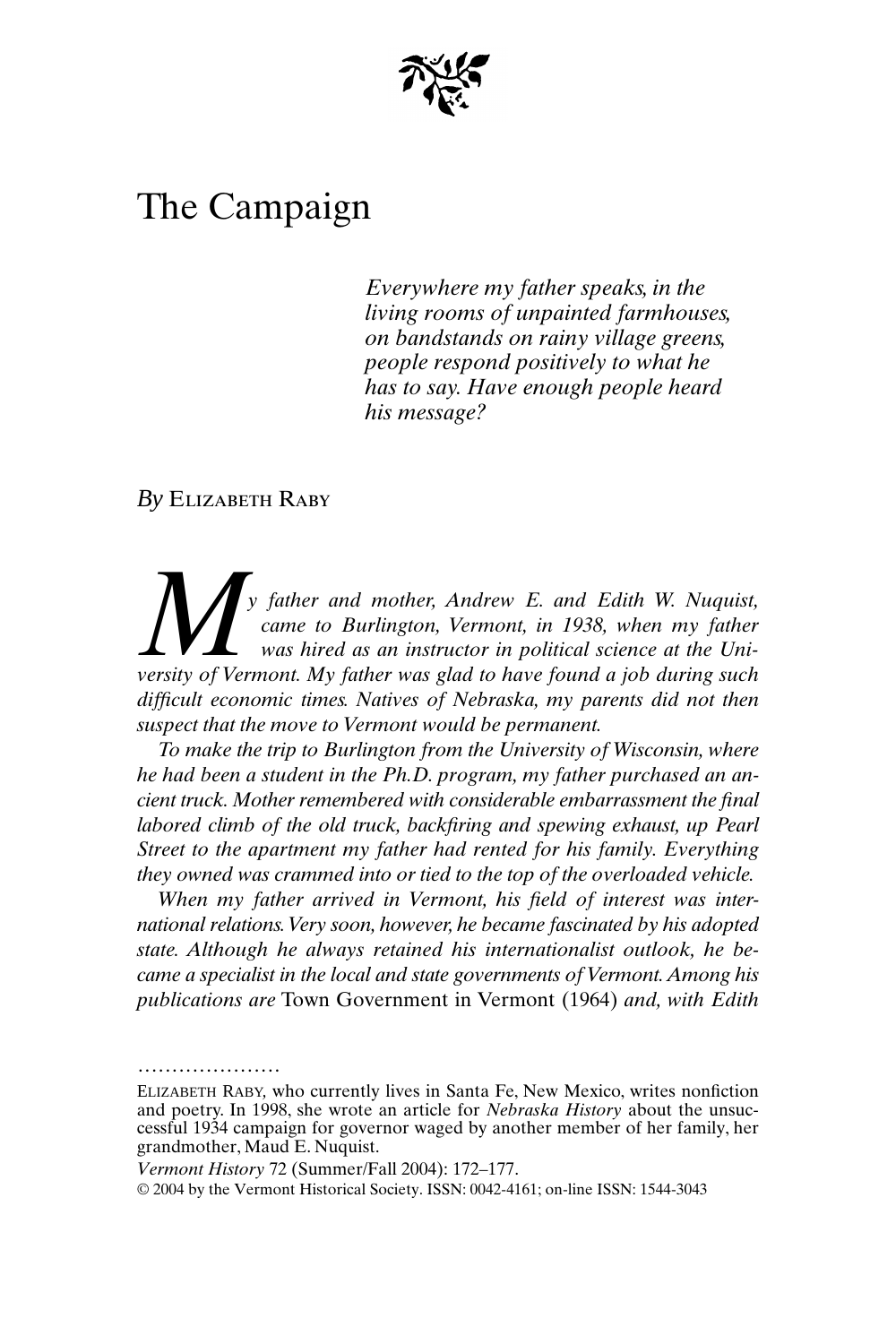*W. Nuquist,* Vermont State Government and Administration: An Historical and Descriptive Study of the Living Past (1966)*.*

*What follows is a chapter from a memoir that, in part, details my family's Vermont experiences.*

Burlington, Vermont, primary election night, 1946: My father, Andrew E. Nuquist, has challenged the incumbent Congressman, Charles A. Plumley—the recumbent incumbent, as my father's supporters called him in their politer moments—for the Republican nomination. In 1946, Vermont went through the formality of a follow-up two-party election, but the primary *was* the only real election. During the campaign, Congressman Plumley gave a speech in which he told the audience that some of his friends supported the proposed bounty on beavers, while some others of his friends were opposed to such a measure. And where did he stand on the merits of the issue? "I'm for my friends," said Charlie.

My father has been approached by a group of prominent men who think it is well past time for a change. "I can't afford a campaign," my father tells them. "How much do you need?" they ask. "Five thousand dollars," he answers, and it has been provided.

My mother gives up her position as president of the Burlington League of Women Voters to manage my father's campaign. She has no experience running a campaign, but my father has long depended upon her organizational skills. My father worries that he is still considered a newcomer to the state, a flatlander, having lived in Vermont for only eight years, and he has the misfortune of teaching at the university. He's heard that people think he's Jewish because of his thin beak of a nose and his strange name.

The five thousand dollars has seen to the printing and distribution of cards, posters, and advertisements for the newspapers and the radio stations. It has purchased a used car, pre-World War II model, that carries us from one campaign appearance to the next. Its frequent failure has made my father late to many events. The radiator overheats; fan belts and hoses disintegrate; the headlights fail.

I remember the oncoming lights and roar of a bus on an otherwise empty road late at night. My father steps into the road, waving his brown felt fedora like a signal flag. The bus rumbles to a stop. My brother and I stumble up the stairs, Mother close behind, into the curving gray plush interior, the few sleepy, curious faces roused momentarily by the row of lights the driver turns on for us.

The drama of my father's ghostly white shirt disappearing as the bus pulls away, and every snore, whispered conversation, and scent of dust and tobacco is intensified by a new phrase, "unscheduled stop," and a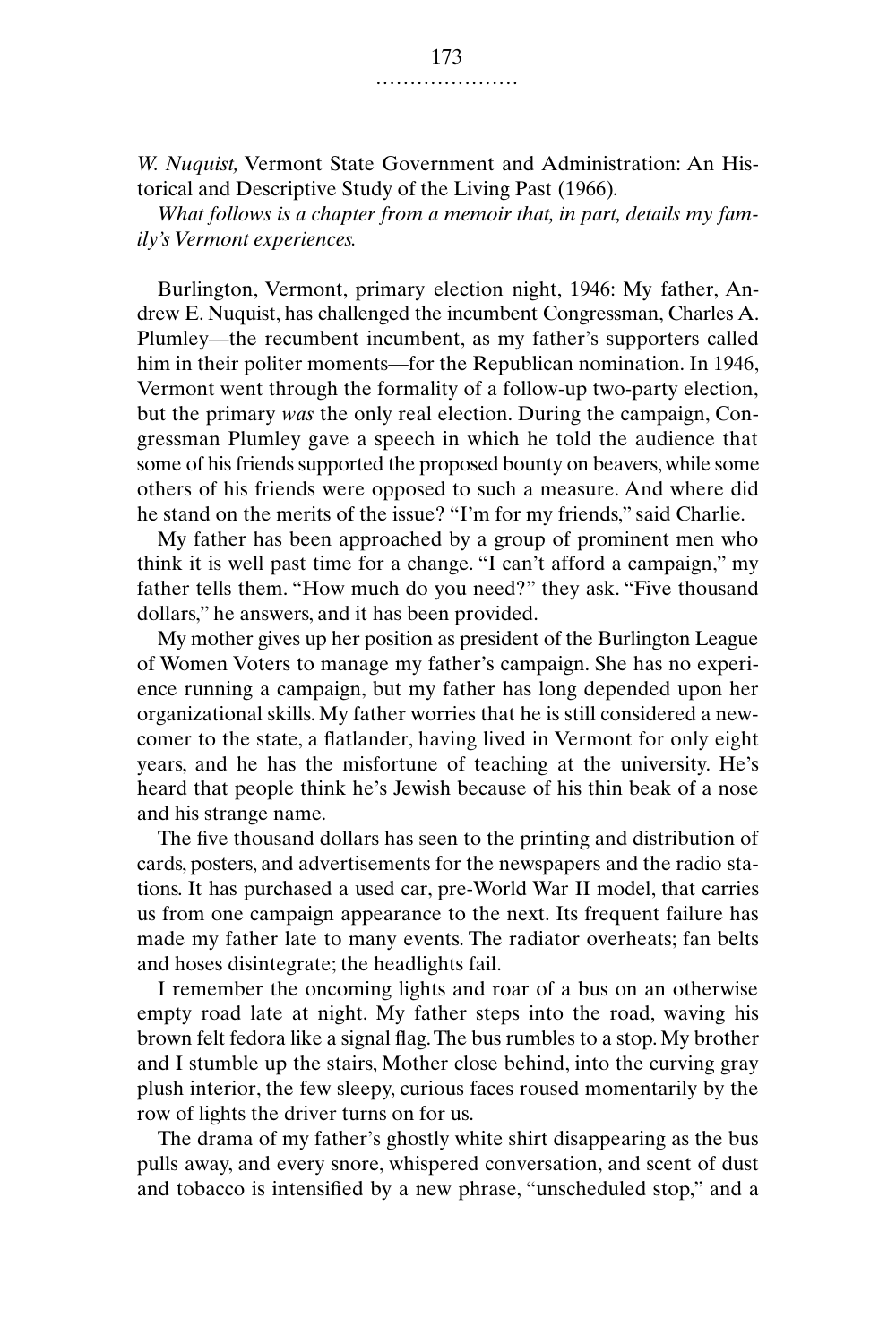

# **VOTE FOR ANDREW E. NUQUIST FOR**

## **Representative to Congress**

**REPUBLICAN PRIMARY AUGUST 13, 1946** 

**INDEPENDENT INFORMED** YOUTHFUL

"Sober Consideration of All Legislation"

**SERIES**  $(over)$ 

### **VOTE FOR ANDREW E. NUQUIST**

#### FOR THE RECORD

- I believe that permanent peace can come only with United States leadership.
- I believe in equal regulation of both industry and labor.
- I believe in improving the position of Vermont<br>farmers by the completion and use of the power resources of the St. Lawrence sea-way
- · I believe in the conservation of our natural resources.
- · I believe in keeping land in farms and not in lakes.

### **BACKGROUND**

- 1. Associate Professor of Political Science U. V. M.
- 2. Chairman of Vermont State Chamber of Com-Commerce Committee on Local Finances and<br>Affairs, 1941-1943.
- 3. Public Panel Member, Regional War Labor Board, 1943-1946.
- 4. President Vermont Association for the Crip-<br>pled, Inc., 1942-1946.
- 5. Director Town Officers' Educational Conference, U. V. M.
- 6. Lecturer Town Officers' Conferences, 1939-1941.
- 7. Honorary State Farmer Degree awarded by<br>Vermont Future Farmers of America.
- 8. B.A., Doane College, 1927; M.A., 1936;<br>Ph.D., 1940, University of Wisconsin.
- 9. 3 years short term missionary teacher in China, 1927-1930.
- 10. Married, 2 children, 40 years of age.  $(over)$

Campaign card for Andrew E. Nuquist, 1946. Courtesy of the author.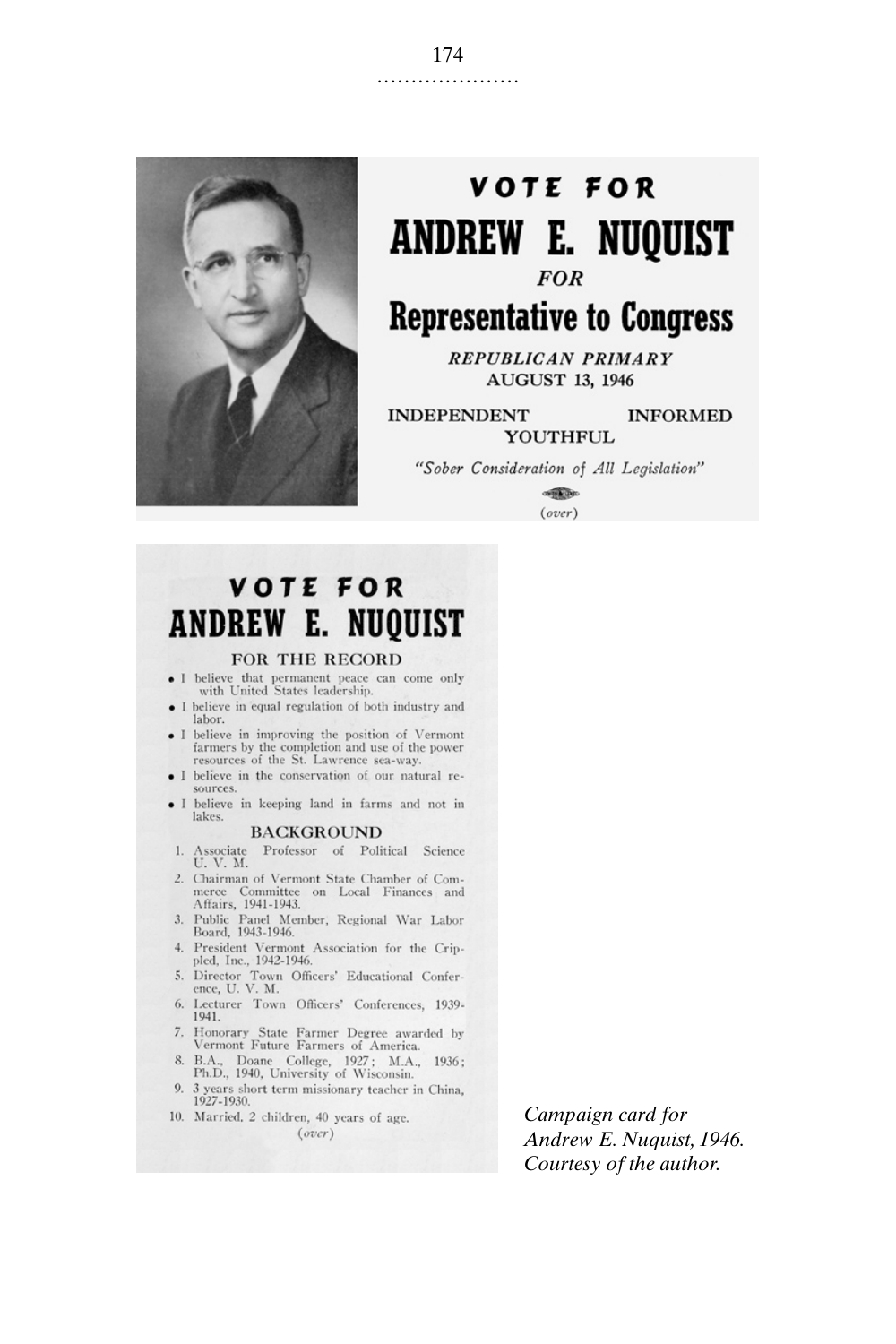new hour, midnight. The silent driver stares ahead into the darkness, his face a waxy candle lit by the glow from his cigarette.

I don't know when or how my father got home. I don't remember the long dark walk up the hill from the bus station to our house on Cliff Street.

On another memorable occasion the floor of the car bursts into flame. A carpet covering a gaping hole has worked its way down onto the road and friction has turned us into a bonfire. My father, in his good suit, leaps repeatedly over a fence, past startled Jersey cows, and fills one little paper cup after another with water from a fortuitously placed stream.

One day we attend a Sunday rally in the Northeast Kingdom of Vermont. We rise early, Mother packs a picnic basket, and we set off on our long drive. A clank and a jolt and something is wrong with the car once more. My father gets out to raise the hood and stare helplessly at the engine. His curses rise again and again to audible level. "Now, Andrew," my mother says each time. "Now, Andrew," and he subsides. Finally a farmer comes by and patches us up somehow so we can continue, inching forward slowly, while ominous noises rumble out of the motor.

At last we arrive. Here is something I have never seen. An unpainted farmhouse, torn screens, and a front yard of unmown grass that rises above my knees. Under a tree on a trestle table rest a big jug of lemonade, redolent chicken pot pies, coleslaw, and heaps of fresh strawberries. There is a tethered pony with many children waiting to ride. They know how to do it! They know each other.

Mother tells us to go play, but not to take any food. She says it has been too much work for these women, and too much expense, for strangers like us to have the benefit. My father moves off, shaking hands and talking to people. Mother follows him. My ten-year-old brother has become invisible to me. My five-year-old self presses against the trunk of a tree.

Finally it is time for Daddy's speech. Grown-ups crowd into a dark parlor. Somewhere in the middle of the crowd, I sit on Mother's lap. My brother sits beside us. Daddy stands beside the round stove. Everyone looks at him while he talks. I am so proud. Afterwards we climb back into the car to begin the creeping, rattling, apprehensive ride home.

Everywhere my father speaks, in the living rooms of unpainted farmhouses, in grange halls, on bandstands on rainy village greens, people respond positively to what he has to say. Have enough people heard his message? Mother tells my brother and me not to expect Daddy to win. He's running to show that old Charlie is not invincible. That in the *future,* with more time and money, someone will beat him.

My mother gives over the campaign to a newspaperman, a convert to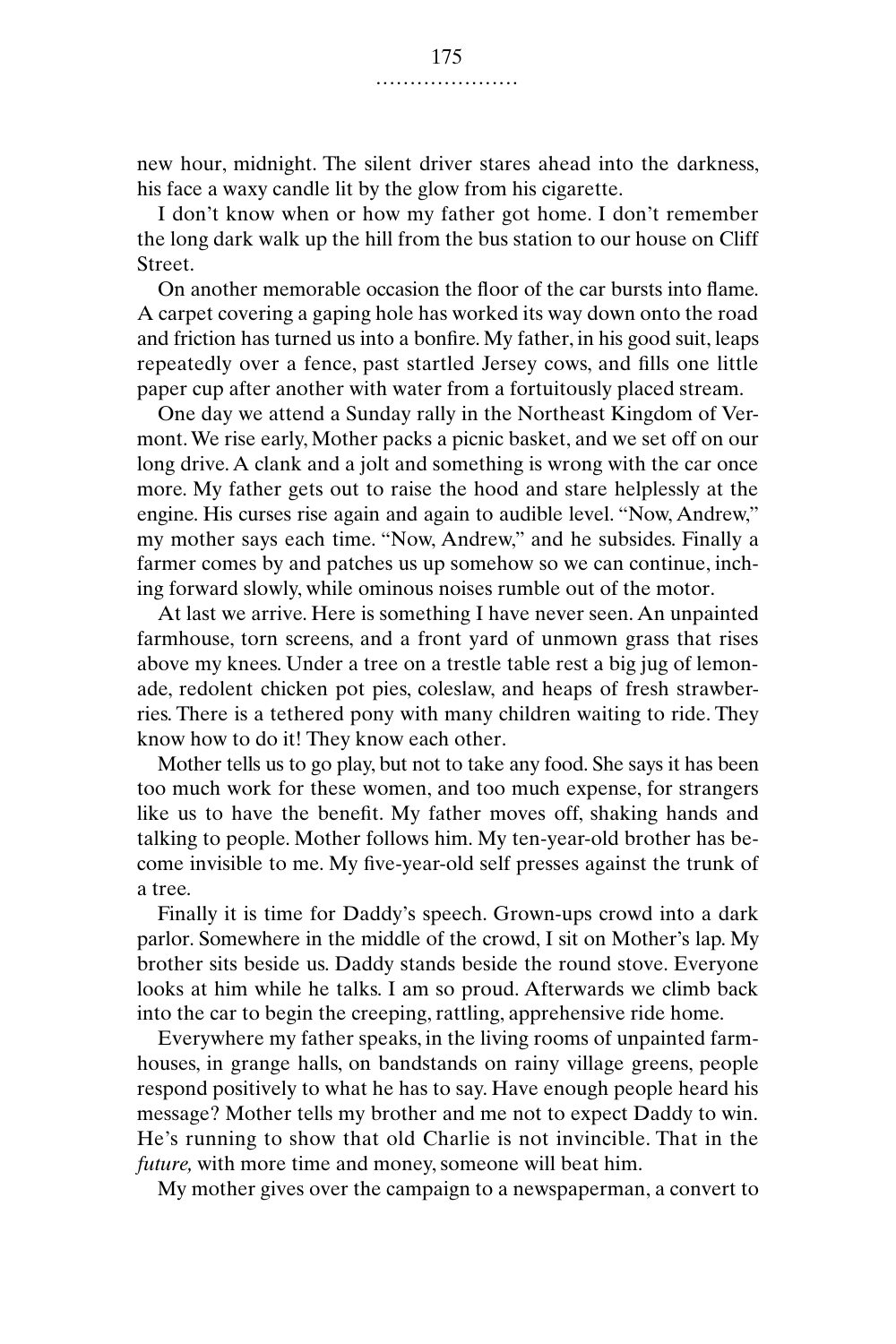

*The Nuquist family, 1946. Left to right: Edith, Elizabeth, Andrew S., and Andrew E. Nuquist. Courtesy of the author.*

the cause with more experience and good connections. Tonight, however, election night, they both think my father has a chance. The early returns look good. He is ahead.

Every room on our first floor is crowded with men who cluster around radios, tuned loudly to different stations. Someone sits in the front hall by the telephone that rings again as soon as the receiver is replaced. The house fills with cigarette smoke, the rise and fall of voices, shouts, cheers, oaths, all to the delight of my brother and myself. We are at first underfoot, watching the chalked tallies, the slips of paper as they are torn from the adding machine, the men running from room to room with new bits of information. Then we are banished to the top of the stairs, where we watch and listen as best we can through the bannisters.

This has been the most exciting summer of our lives and this, by far, the most exciting evening of all. At midnight our father is ahead. Unbelievably we are both sent to bed. I nurse profound feelings of disappointment and injustice for the five minutes before I fall asleep.

When I awake the house is quiet. The scent of coffee and bacon has joined the stale odor of cigarettes. I run downstairs where my parents are moving quietly about. They both look tired. For a minute I hesitate to ask the question.